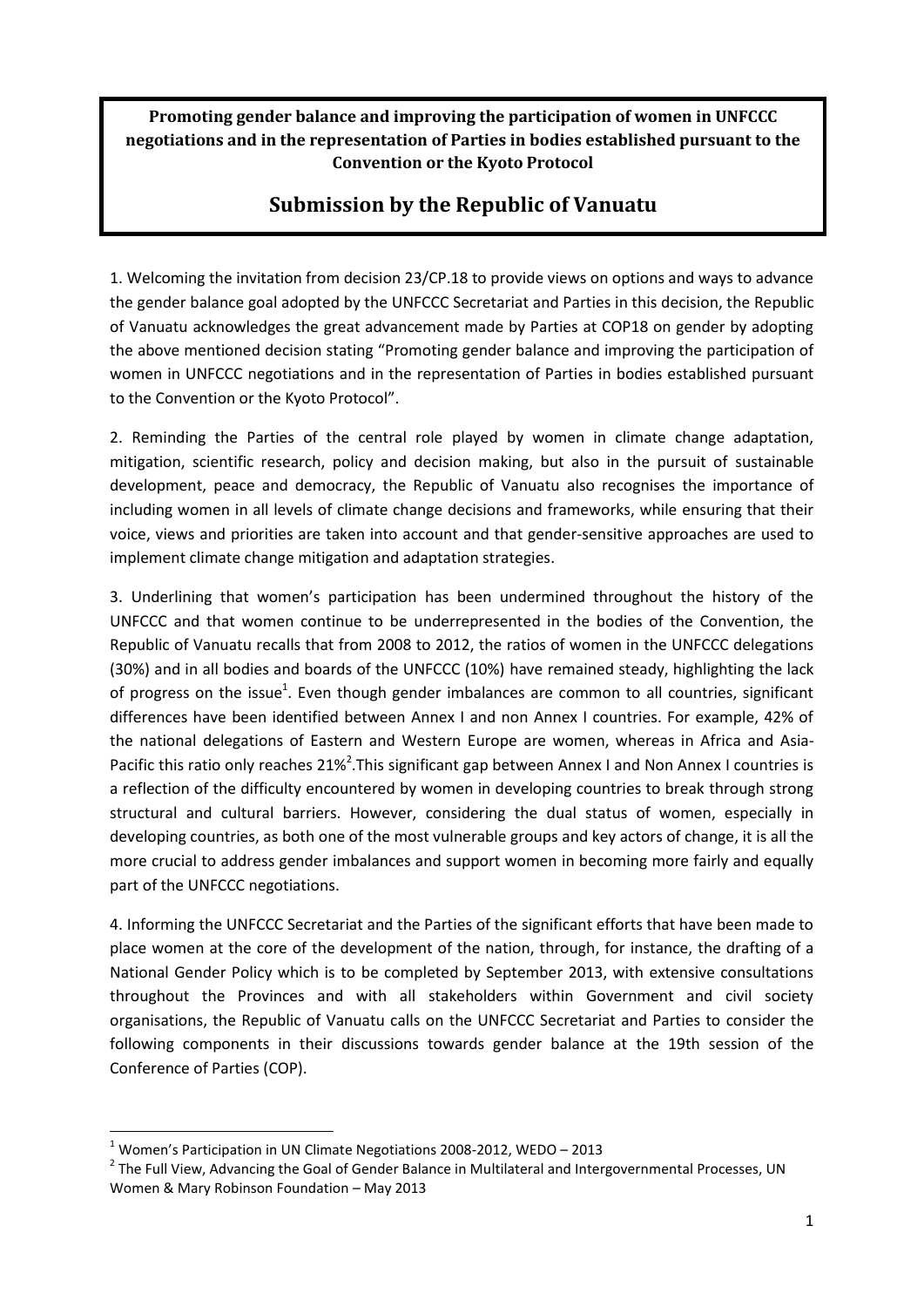### **1. Substantive Equality Principle in the Processes towards Gender Balance**

The Republic of Vanuatu requests more clarity and specificity in the statements made under decision 23/CP.18, adopting the goal of "gender balance", referring to the participation of women in high-level decision-making processes. Although the Republic of Vanuatu agrees with the vision that is carried by this terminology, the nation suggests that more clarity be brought in regards to the processes and efforts undertaken by Parties on the issue.

The Republic of Vanuatu calls for this commitment to be more specific on its implications. Indeed, adopting the terminology "gender balance" does not imply that Substantive Equality, as defined in the Convention to Eliminate All Forms of Discrimination Against Women (CEDAW), referring to the actions taken to provide equal opportunities and to correct the inequality of power between men and women, has been fulfilled. The Republic of Vanuatu therefore suggests that the principle of Substantive Equality be explicitly included in Decision 23/CP.18, emphasizing the two different kinds of efforts that will be needed to achieve gender balance.

Also, considering the contextual differences between Annex I and Non Annex I parties in the achievement of Substantive Equality, and the difficulties faced in the latter to transcend a maledominated political life and break through heavy cultural barriers, the Republic of Vanuatu suggests that Parties adopt nationally relevant processes to reach gender balance, therefore aligning with the principle of Equality of Results as defined in CEDAW.

## **2. Using Temporary Special Measures to Reach a "Critical Mass" of Women in the UNFCCC Bodies**

Reminding the UNFCCC Secretariat and Parties that across the Pacific, excluding Australia and New Zealand, only 3% of the Members of Parliament are women<sup>3</sup>, the Republic of Vanuatu calls on the Parties to acknowledge the alarming scale of women's underrepresentation in high level decision making spheres and the need to urgently reverse this current trend. Considering the substantial underrepresentation of women in all bodies of the UNCCCC, the Republic of Vanuatu suggests that Parties take decisive actions to reach a "critical mass" of women in the bodies pursuant to the Convention.

Recalling paragraph 1 of Decision 23/CP.18, stating that "additional efforts need to be made by all Parties to improve the participation of women", the Republic of Vanuatu suggests that the Parties adopt "temporary special measures" as presented in Article 4.1 of the CEDAW adopted by the UN General Assembly in 1979 and ratified by Vanuatu in 1995. These measures, represented under the terminology "Positive Discrimination", are part of the legal framework that has already been agreed on by Parties at the seventh session of CEDAW in 1988. Quoting the above mentioned article, the Republic of Vanuatu reminds the Parties that such measures would enable the UNFCCC to "accelerate the improvement of the position of women to achieve their de facto or substantive

1

<sup>&</sup>lt;sup>3</sup> The Full View, Advancing the Goal of Gender Balance in Multilateral and Intergovernmental Processes, UN Women & Mary Robinson Foundation – May 2013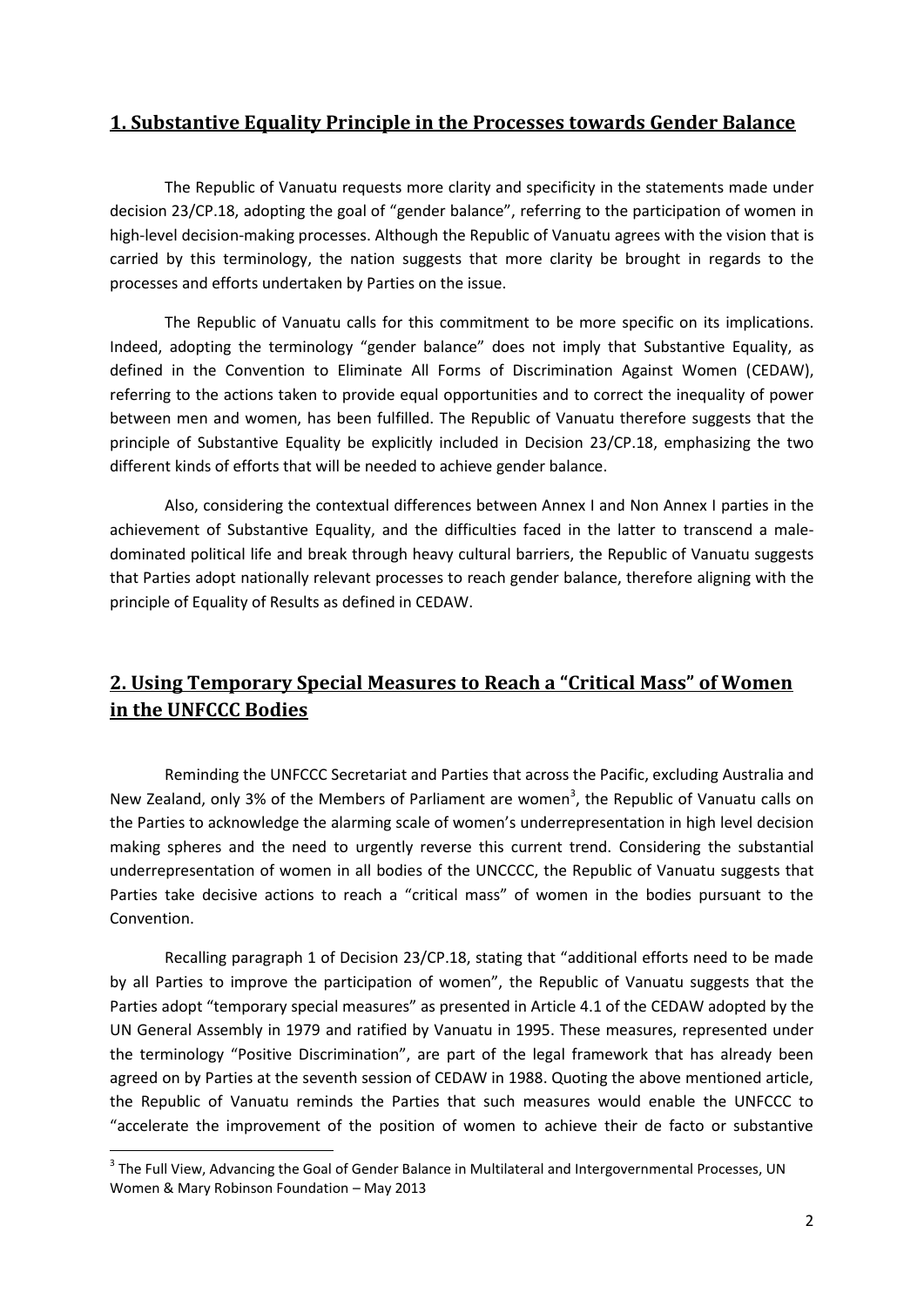equality with men", while simultaneously implementing longer term efforts to ensure sustainable gender balance.

Recalling the General Recommendation No. 5 of the seventh session of CEDAW, the Republic of Vanuatu recommends that Parties use "temporary special measures such as positive action, preferential treatment or quota systems". Lessons learned on women's empowerment show that these measures and, more specifically, the use of numerical targets, have a more effective impact on the advancement of gender balance. Therefore, acknowledging that countries should have their own aspirations and common but differentiated processes to achieve gender balance, the Republic of Vanuatu recommends that temporary special measures be adopted by the UNFCCC Secretariat and Parties. More specifically, the Republic of Vanuatu suggests that Parties discuss the establishment of a numerical target to be included in Decision 23/CP.18. The Republic of Vanuatu also suggests that an incentive mechanism be put in place to grant bonuses to the Parties that implement and meet such numerical gender targets, whilst taking into consideration national contexts, reminding that achieving modest targets in very patriarchal settings may be much more impressive than achieving close to, or equal gender balance in other countries.

### **3. Providing an Enabling Environment Leading to Sustainable Gender Balance**

The representation and participation of women will not improve as long as the underlying causes of inequality and inequity are not properly addressed. For this reason, the Republic of Vanuatu has identified four main areas on which the UNFCCC Secretariat and Parties could focus their efforts to make progress towards gender balance.

#### **A. Education and Capacity Building**

1

Studies on women's participation in high-level decision-making, such as The Full View published this year by UN Women and Mary Robinson Foundation, added to lessons learned from the experiences of regional actors such as the African Union or the Quito Consensus<sup>4</sup>, reveal that women's empowerment cannot be achieved without capacity-building activities.

The Republic of Vanuatu therefore encourages the UNFCCC to make proactive efforts in supporting women's education and skills building. This could take the form of including gender issues and gender sensitisation in the capacity building training and workshops organised under the UNFCCC, targeting both men and women, and taking measures ensuring that women have every opportunity to play an active role in these sessions.

<sup>&</sup>lt;sup>4</sup> The Full View, Advancing the Goal of Gender Balance in Multilateral and Intergovernmental Processes, UN Women & Mary Robinson Foundation – May 2013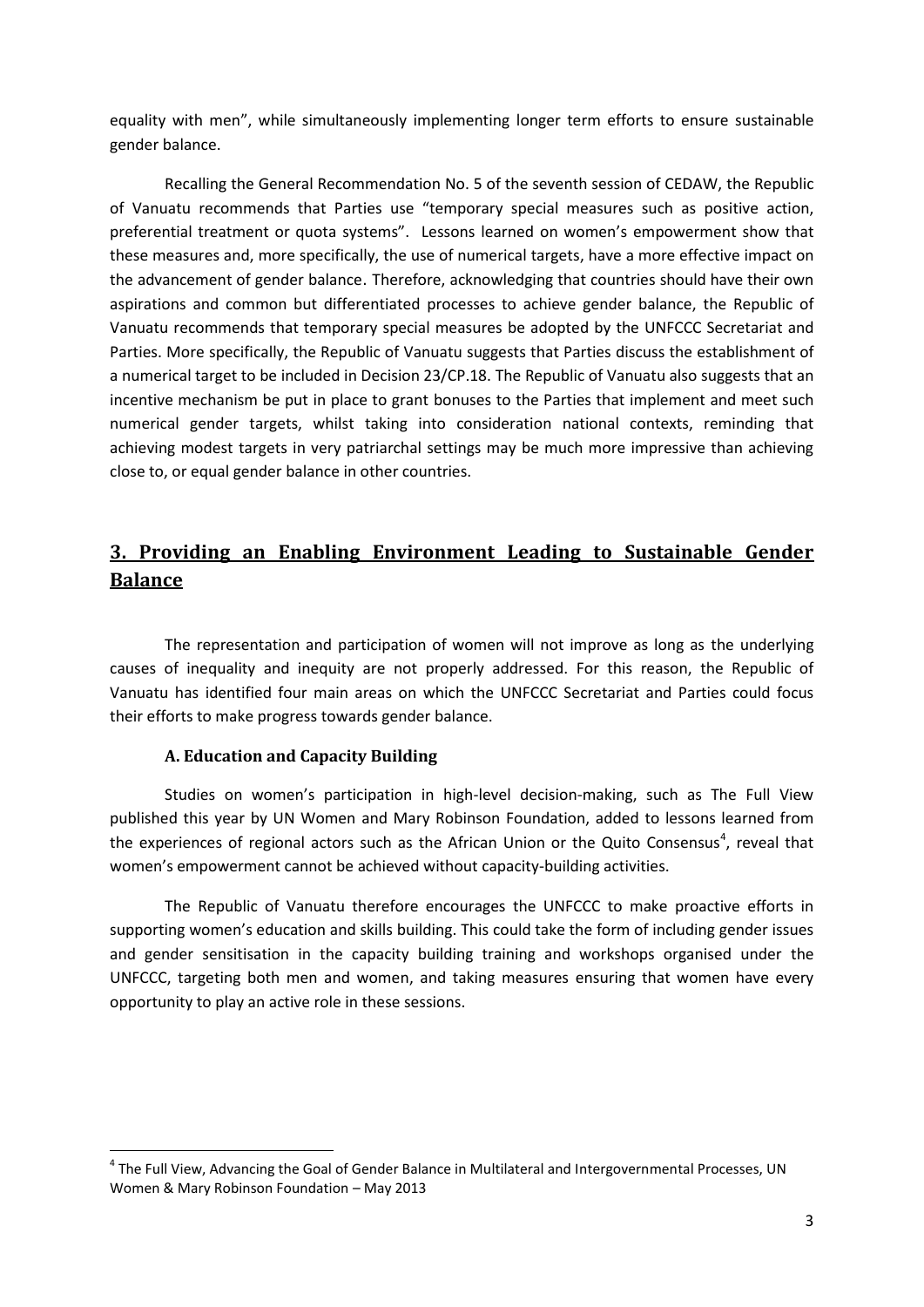#### **B. Financial Resources**

In Non Annex I countries where financial resources are limited, it is common that opportunities are given to men as they traditionally hold political and economic power. In our efforts towards gender balance, it is crucial to ensure that women are not discriminated against for financial reasons.

Consequently, the Republic of Vanuatu suggests to the UNFCCC Secretariat to consider gender balance in the allocation of funds, especially regarding the delegates attending the Conference of Parties as statistics show that women's participation is lower at these meetings than at others<sup>5</sup>. While acknowledging that governments have sovereignty on the nomination of the attending delegates, the Republic of Vanuatu urges the UNFCCC Secretariat to allocate specific resources to ensure that women have every opportunity to participate in and attend the Conference of Parties every year.

#### **C. Policy and Reporting**

Considering the stakes of the UNFCCC negotiations, gender balance cannot be solely considered as an end goal, but rather as a means towards the development of fairer and more comprehensive policies and legal frameworks enabling the Parties to address climate change issues. The Republic of Vanuatu therefore welcomes the paragraph 9 of Decision 23/CP.18 adding "the issue of gender and climate change as a standing item on the agenda of sessions of the Conference of the Parties" and suggests that discussions on gender are included in all panel discussions.

In order to assess and ensure progress of Parties on the issue, the Republic of Vanuatu urges the UNFCCC Secretariat to establish strong monitoring and reporting mechanisms. The Republic of Vanuatu suggests that all reports submitted by Parties to the UNFCCC have a gender section, outlining actions and measures undertaken to reach gender balance and reporting on their progress to date. In return, the Republic of Vanuatu insists that all UNFCCC reports made by Parties contain sex-disaggregated data. The Republic of Vanuatu also suggests that the UNFCCC Secretariat maintain a ranking of countries and regions progressing towards greater gender balance and that this data be made publicly available, therefore encouraging a friendly spirit of competition between Parties.

#### **D. Culture and Sociology**

**.** 

As highlighted in the introduction, one of the strongest structural barriers to overcome in most of Non Annex I countries deals with negative gender-based stereotypes prevalent in the culture and society. Women's empowerment cannot be fully achieved as long as these negative stereotypes persist and until the broader society accepts the role women can play at high decision-making levels.

While welcoming the paragraph 10 of Decision 23/CP.18 and the organisation of an insession gender workshop, the Republic of Vanuatu suggests that gender equity and the weight of negative gender stereotypes be addressed in the agenda. In addition, given the high number of applications for Side Events at the Conference of Parties this year, and the new selection process established by the Secretariat, the Republic of Vanuatu proposes that, for the 19th session and future Conference of Parties, one of the selection criteria for Side Events include how the proposed

<sup>5</sup> Women's Participation in UN Climate Negotiations 2008-2012, WEDO – 2013